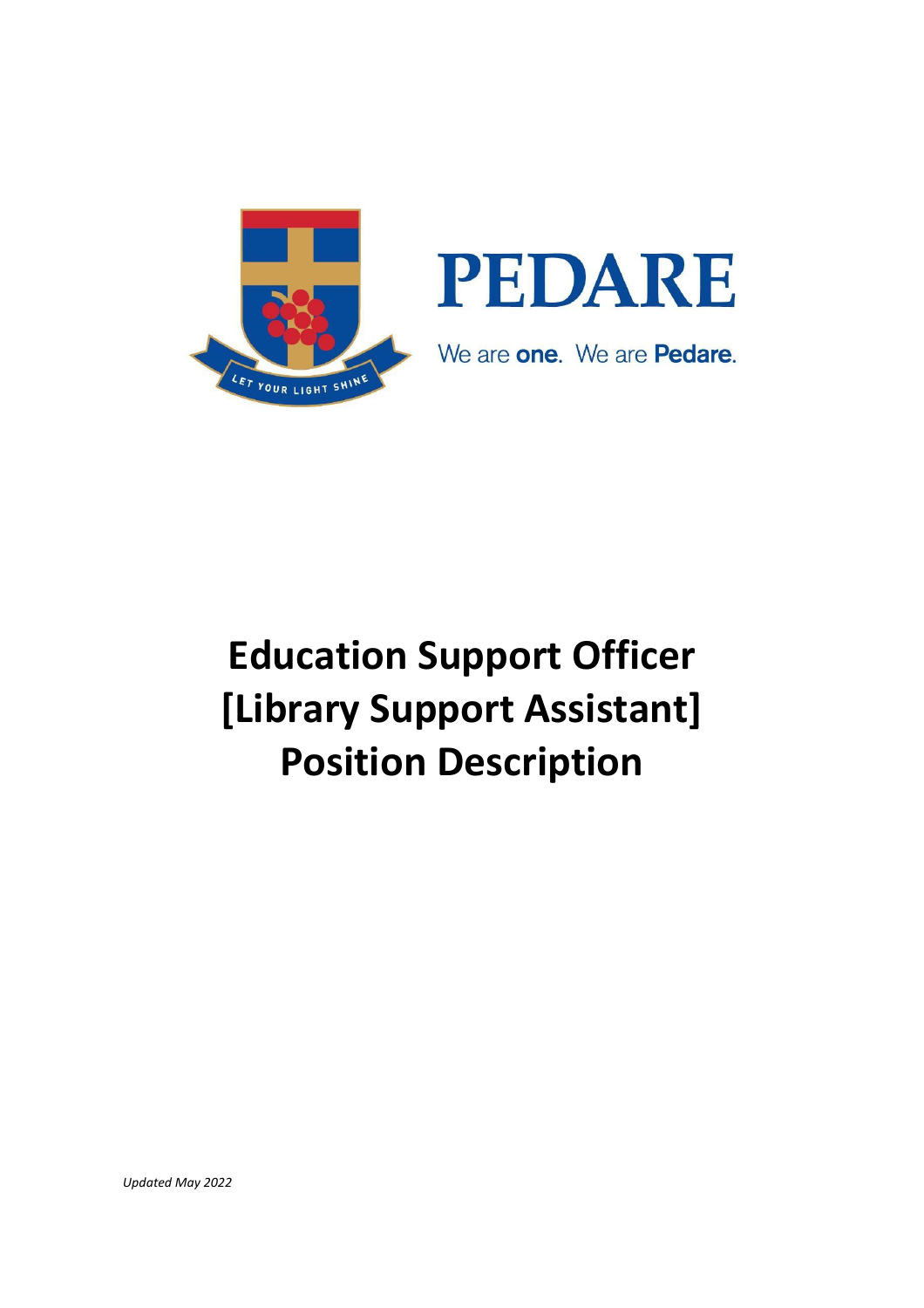

| <b>College Department</b>        | Library (One College R-12)                            |
|----------------------------------|-------------------------------------------------------|
| Job Title                        | Education Support Officer (Library Support Assistant) |
| <b>Tenure and Classification</b> | Permanent position, 1.0 FTE, Grade 3                  |

## **Job Specification**

## **CONTEXT AND BROAD PURPOSE OF THE POSITION**

The Library Support Assistant will assist in the efficient operation of the R-12 College Library of Pedare Christian College by assisting staff and students to search for and locate information, by maintaining the library computer systems, and by assisting in the daily operation of the Library.

A review of the duties will be undertaken on an annual basis.

## **KEY RELATIONSHIPS**

Internal:

- Teacher Librarian (line management)
- Teachers
- General staff
- Students

External:

- Parents / Caregivers
- Thiele and Gleeson Library Staff

#### **TERMS AND CONDITIONS OF EMPLOYMENT**

- This is a 1.0 FTE, permanent position, commencing as soon as possible
- Hours of work will be 9:00 am 5:00 pm, 5 days per week. Some work may be required outside normal working hours. Overtime, as negotiated and agreed, will be paid
- The salary and conditions of this position are subject to the current Pedare Christian College Enterprise Agreement

## *The Library Support Assistant will:*

- Under the direction of the Teacher Librarian, contribute to the efficient operation of the R-12 College library which includes the Book Room by :
	- $\circ$  Assisting in the daily operation of an efficient library service to staff and students
	- o Assisting staff and students to search for and locate information or resources
	- o Processing and cataloguing new resources, textbooks, and equipment including downloading and using SCIS records.
	- o Assisting in the circulation process of resources and textbooks
	- o Assisting in the maintenance of resources, textbooks, and equipment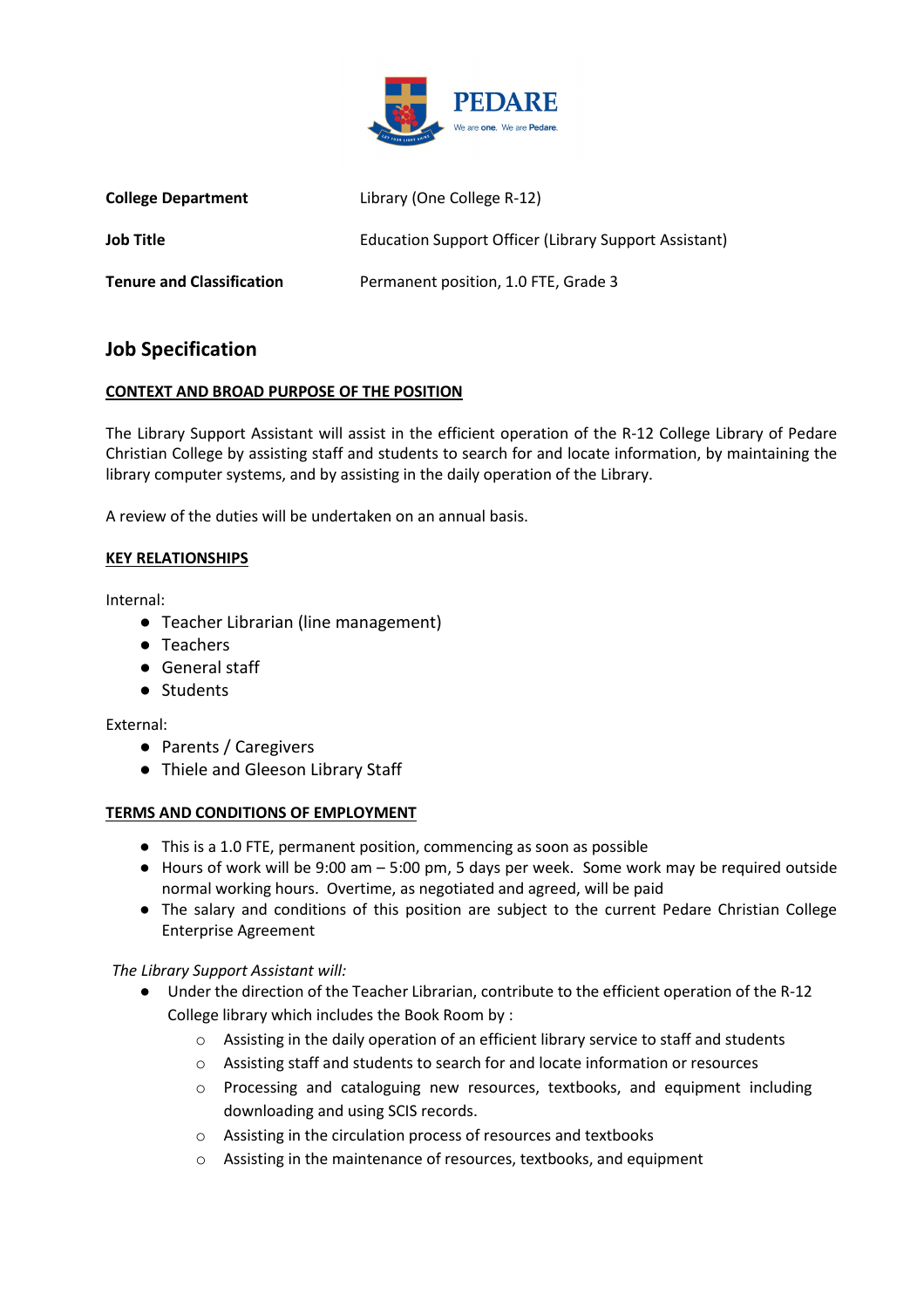

- $\circ$  Assisting in the management and maintenance of the library management computer system and providing assistance to users
- o Assisting with the administration and organisation of Clickview and providing assistance to users
- o Assisting with stocktakes, events, and displays
- o Assisting with the issuing of textbooks to students throughout the year and particularly at the start and end of each term/semester/year
- Supervise students Year 6 -12 who access the library after school hours until 5:00 pm.

Other duties will include:

- Provide release for other Education Support Officers when required across the relevant schools
- Ensuring and maintaining a safe work environment in accordance with the Work, Health & Safety Act (*Cth*)

Any other reasonable duties as directed by Management.

#### **GENERAL**

- Maintain confidentiality in regard to College and staff issues
- Display appropriate conduct when in public and in the company of parents/students at outof-school functions
- Attend official College functions, meetings and events as required
- Adhere to College policies and procedures
- Contribute to staff devotions and worship events through attendance and involvement
- Show collegiate support of management and other staff

#### **SKILLS & QUALIFICATIONS**

- Knowledge of automated Library Management Systems in particular the Access-it Library system
- Knowledge of Google Suite
- Provision of an original Working With Children Check [WWCC]
- Hold a current or be willing to undertake to obtain a Responding to Risks of Harm, Abuse & Neglect (Education) Certificate

#### **REQUIRED**

- Work experience in school library support or in similar duties in a school or comparable business environment
- Outstanding customer service skills and a demonstrated commitment to undertaking what is required to ensure library users are assisted with locating appropriate resources and information
- Strong organisational and interpersonal skills, including the ability to manage information and correspondence with confidentiality, discretion, and diplomacy
- Excellent written, verbal, and electronic communication skills